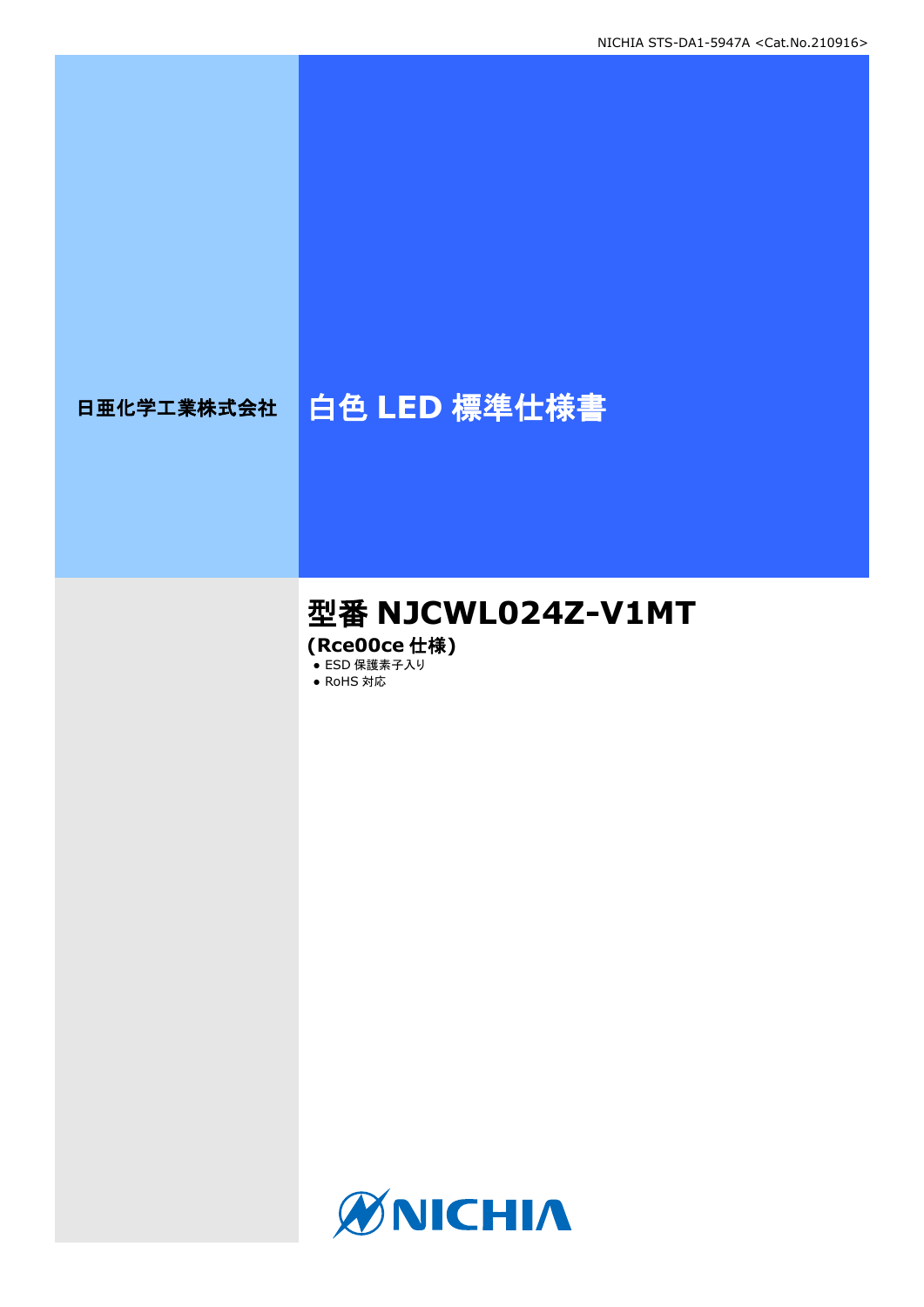本製品は、2 つの回路で構成されています。回路 2 は色温度 5000K、回路 1 は色温度 2700K でそれぞれ発光し、回路 1,2 間の電流比率を変えることに より 5000K から 2700K まで連続的に発光色を調光することができます。



### 規格

### (1) 絶対最大定格

|           | 記号                          | 最大定格           |             |    |
|-----------|-----------------------------|----------------|-------------|----|
| 項目        |                             | 回路 2(5000K)    | 回路 1(2700K) | 単位 |
| 順電流       | ΙF                          | 450            | 450         | mA |
| パルス順電流    | $I_{\mathsf{FP}}$           | 675            | 675         | mA |
| 逆方向許容電流   | $I_{\mathsf{R}}$            | 85             | 85          | mA |
| 全順電流      | $I_{F\_TOT}$                | 500            |             | mA |
| パルス全順電流   | $I_{FP\_TOT}$               | 1350           | mA          |    |
| 全許容損失     | $P_{TOT}$                   | 34.6           | W           |    |
| 動作温度      | $T_{\mathsf{opr}}$          | $-40 \sim 105$ | °C          |    |
| 保存温度      | $\mathsf{T}_{\mathsf{stg}}$ | $-40 \sim 100$ | °C          |    |
| ジャンクション温度 | T,                          |                | 150         | °C |

\* TJ=25°C での値です。

\* パルス順電流、パルス全順電流条件は、パルス幅 10ms 以下、デューティー比は 10%以下です。

\* 順電流、パルス順電流、全順電流、パルス全順電流は、ディレーティング特性を参照してください。

\* 順電流、パルス順電流、逆方向許容電流は 1 回路当たりの値を示します。

\* 全順電流、パルス全順電流、全許容損失は 2 回路同時点灯した時の値を示します。

 $*$ 動作温度はケース温度(Tc)での値です。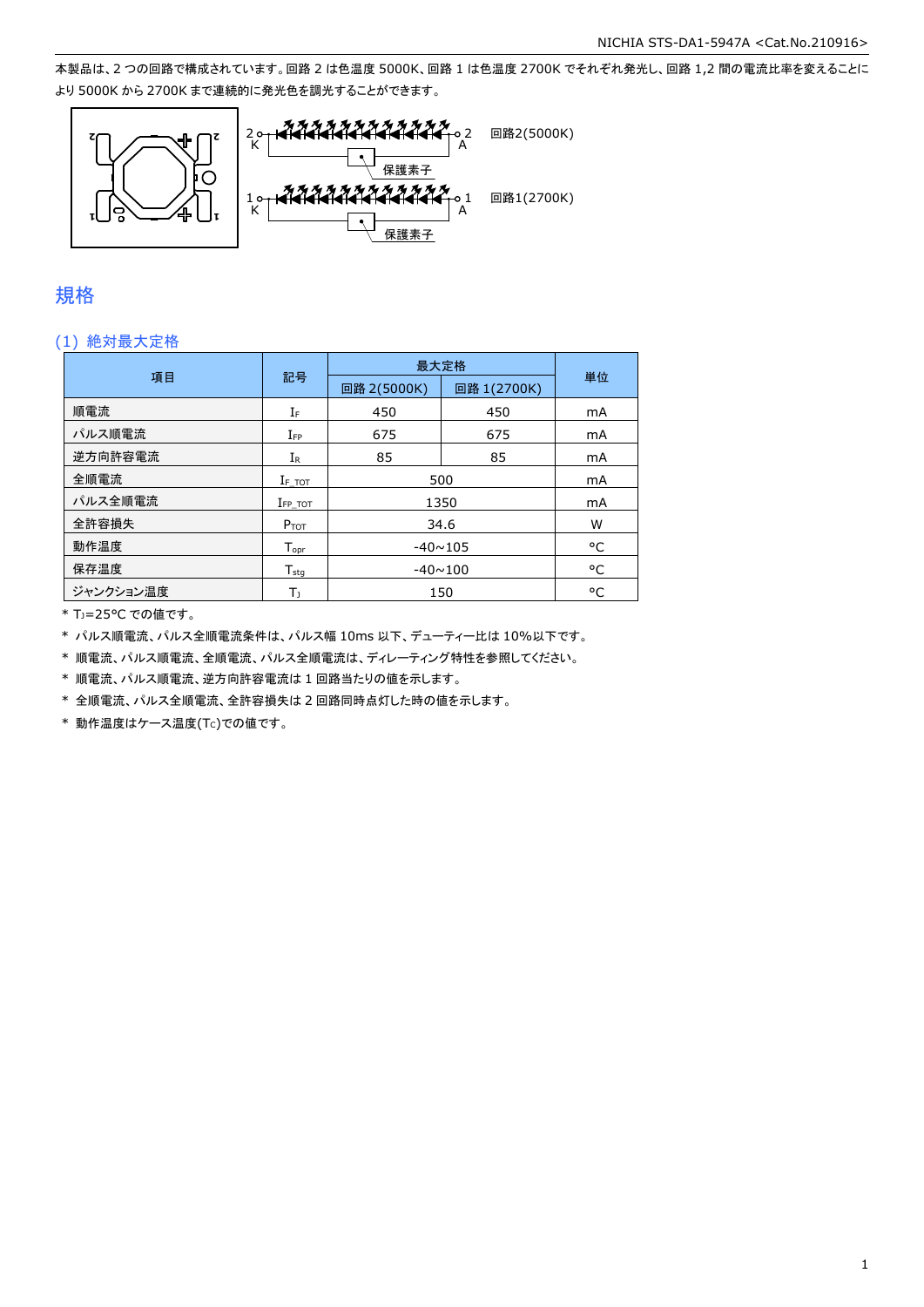(2) 特性

| 項目          |      |    | 回路 2(5000K)<br>回路 1(2700K)  |                           |        |    |
|-------------|------|----|-----------------------------|---------------------------|--------|----|
|             |      |    | 条件                          |                           |        |    |
|             |      | 記号 | 回路 1: I <sub>F</sub> =0mA   | 回路 1: IF=250mA            | 単位     |    |
|             |      |    | 回路 2: I <sub>F</sub> =250mA | 回路 2: I <sub>F</sub> =0mA |        |    |
|             |      |    | 標準                          | 標準                        |        |    |
| 順電圧         |      |    | VF                          | 35.8                      | 35.8   |    |
|             | 光束   |    | $\Phi_{v}$                  | 1120                      | 850    | lm |
|             | 演色性  |    | $R_{a}$                     | 93                        | 93     |    |
| Rce00ce ランク | 色度座標 | X  |                             | 0.3447                    | 0.4540 |    |
|             |      |    |                             | 0.3553                    | 0.4000 |    |

| 項目  | 龍星<br>ūЬ. | II<br>∼<br>ᄉ | 一進       | _<br>-<br>取フ    | 畄付            |
|-----|-----------|--------------|----------|-----------------|---------------|
| 熱抵抗 | Көзс      | -            | <u>.</u> | ∽<br>∽<br>ر . ب | /W<br>$\circ$ |

\* TJ=25°C での値です。パルス駆動により測定しています。

\* 光学特性は、CIE 127:2007 に準拠した値です。

\* 色度座標は、CIE 1931 色度図に基づくものとします。

\* 順電圧、光束、演色性、色度座標、熱抵抗 RθJCは 1 回路当たりの値を示します。

\* 熱抵抗 RθJCは、JESD51-1 に準拠した Dynamic 法により測定しています。

\* 熱抵抗 Rejcは、ダイスから Tc 測定ポイントまでの熱抵抗を表します。

\* 熱抵抗 RθJCは放熱グリスを用いた際の熱抵抗値です。放熱シートを用いた場合、熱抵抗値は顕著に大きくなる可能性があります。

\* 熱抵抗に関する詳細は注意事項(6)熱の発生を参照ください。

\* ジャンクション温度の計算に関する詳細は注意事項(6)熱の発生を参照ください。 **COB** の取り扱い、密着、放熱などの一連のアプリケーションノートは弊社ホームページ「**LED** テクニカルデータ」をご確認ください。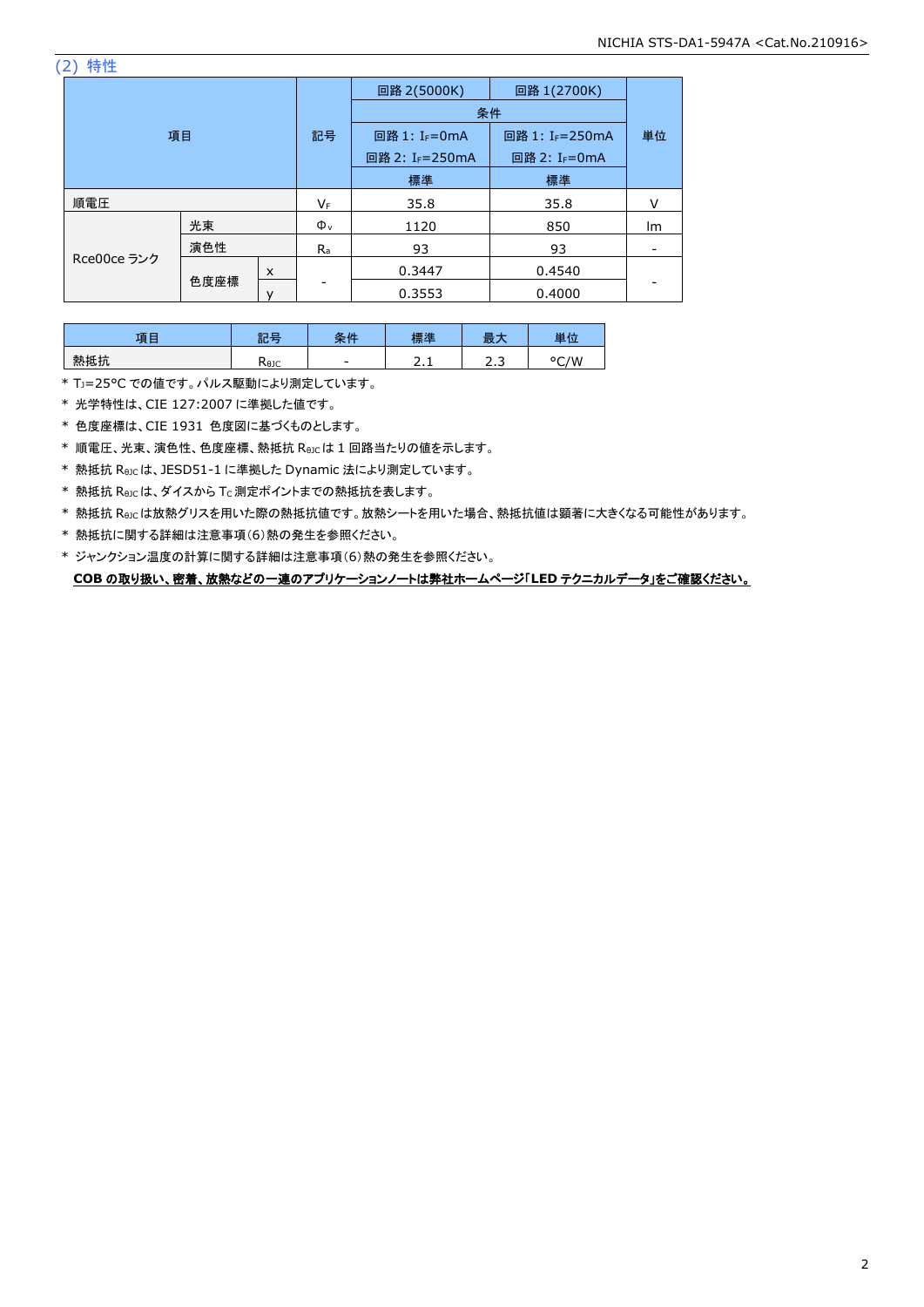# ランク分け

|     |            |                | 回路 2(5000K)                 | 回路 1(2700K)               |                             |      |    |  |
|-----|------------|----------------|-----------------------------|---------------------------|-----------------------------|------|----|--|
|     | 項目<br>ランク  |                |                             | 条件                        |                             |      |    |  |
|     |            |                |                             | 回路 1: I <sub>F</sub> =0mA | 回路 1: I <sub>F</sub> =250mA |      | 単位 |  |
|     |            |                | 回路 2: I <sub>F</sub> =250mA |                           | 回路 2: I <sub>F</sub> =0mA   |      |    |  |
|     |            |                | 最小                          | 最大                        | 最小                          | 最大   |    |  |
| 順電圧 |            |                | 33.3                        | 38.5                      | 33.3                        | 38.5 |    |  |
| 光束  | Qa01010077 |                | 1010                        | 1250                      | 770                         | 950  | Im |  |
|     |            | $R_{a}$        | 90                          |                           | 90                          |      |    |  |
| 演色性 | Rce00ce    | R <sub>9</sub> | 50                          |                           | 50                          |      |    |  |

### 色度範囲

色度座標は中央値より MacAdam 楕円 3 ステップ範囲内となります。

|            |                        | ランク                         |                           |  |  |
|------------|------------------------|-----------------------------|---------------------------|--|--|
|            |                        | 50300273q                   |                           |  |  |
|            |                        | 回路 2(5000K)                 | 回路 1(2700K)               |  |  |
|            |                        | 条件                          |                           |  |  |
|            |                        | 回路 1: I <sub>F</sub> =0mA   | 回路 1: IF=250mA            |  |  |
|            |                        | 回路 2: I <sub>F</sub> =250mA | 回路 2: I <sub>F</sub> =0mA |  |  |
| 色温度値(単位:K) | <b>T</b> <sub>CP</sub> | 5000                        | 2700                      |  |  |
|            | x                      | 0.3447                      | 0.4540                    |  |  |
| 色度座標中央値    |                        | 0.3553                      | 0.4000                    |  |  |
| 短辺         | a                      | 0.003555                    | 0.004077                  |  |  |
| 長辺         | b                      | 0.008418                    | 0.007992                  |  |  |
| 回転角度       | Φ                      | $-31.78$                    | -38.96                    |  |  |

\* TJ=25°C での値です。パルス駆動により測定しています。

\* 順電圧は±0.35V の公差があります。

\* 光束は±5%の公差があります。

\* 演色性 Raは±2 の公差があります。

\* 演色性 R9は±6.5 の公差があります。

\* 色度は±0.003 の公差があります。

\* 回路 1、回路 2 の順電圧、光束、演色性、色度座標はそれぞれ 1 回路当たりの値を示します。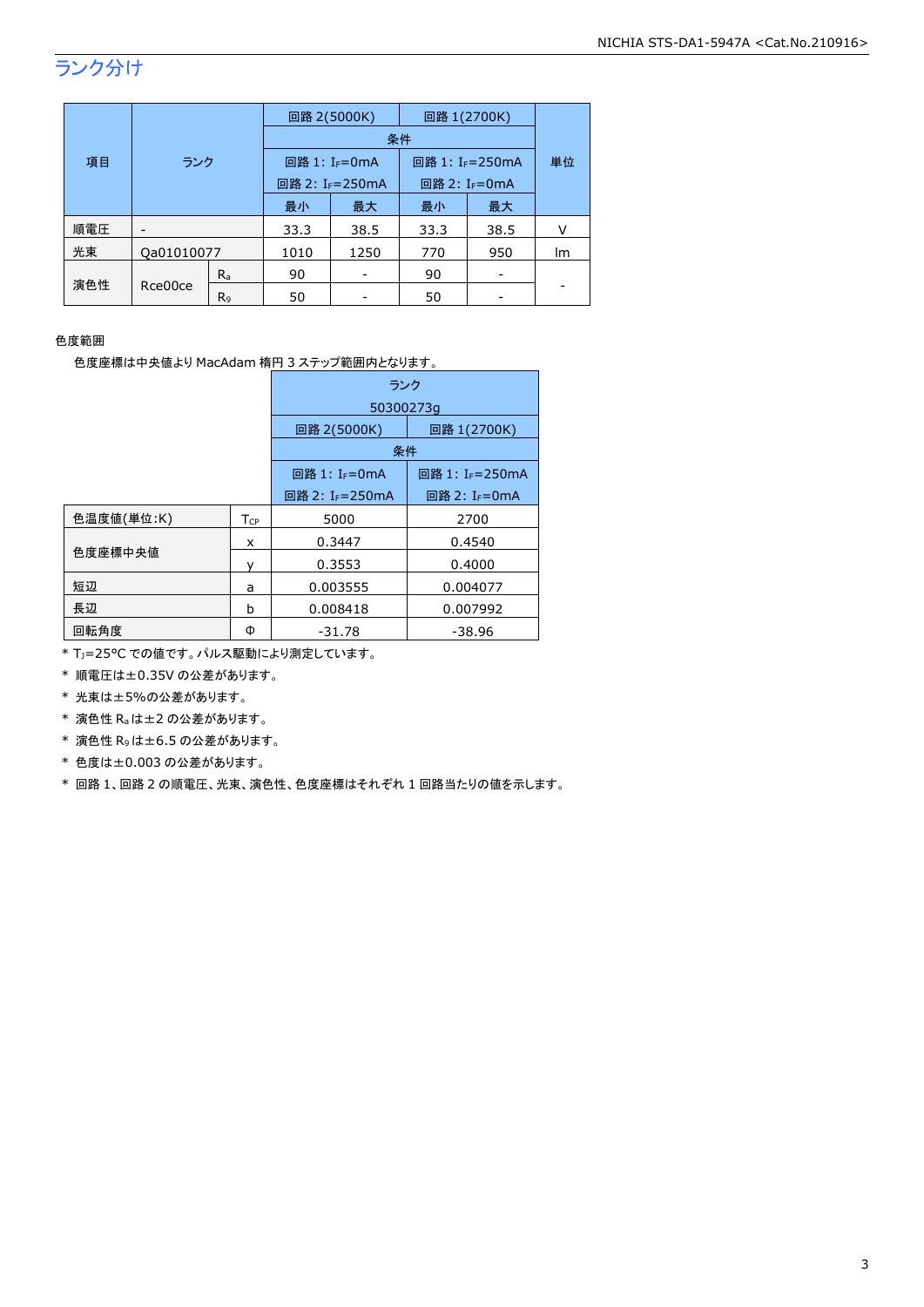

調色後の色度は2つの色度範囲(5000K, 2700K)を結んだ線上にできるため、黒体放射軌跡から離れることがあります。 When the LED color is being adjusted by operating both PC LED die (i.e. 2700K and 5000K) the white color that is created will be along a straight line between those color points.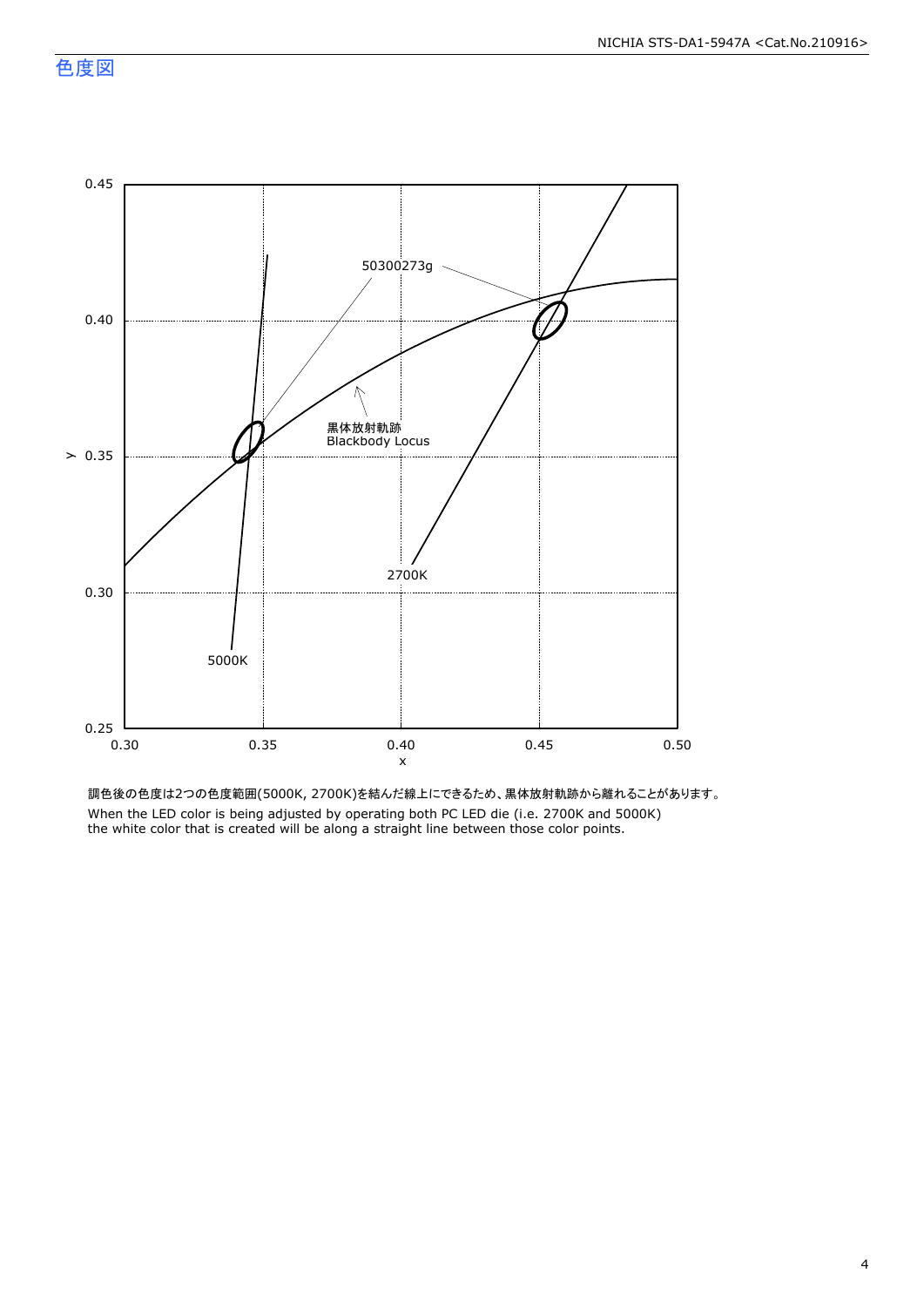### NICHIA STS-DA1-5947A <Cat.No.210916>

### 外形寸法

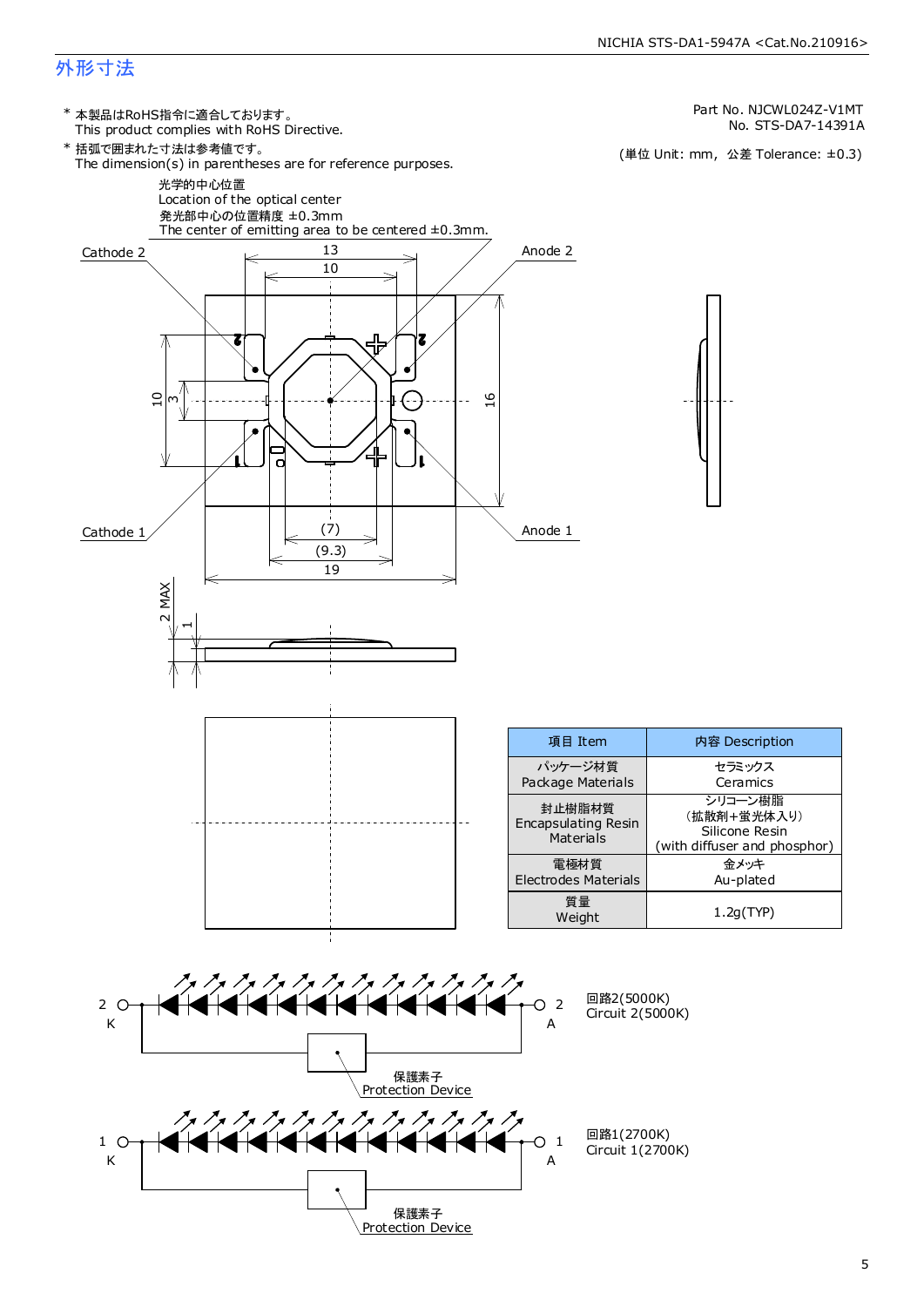# はんだ付け

### ● 手はんだ推奨条件

| - 涅 度 | 380°C 以下 |
|-------|----------|
| .刪    | 5 秒以内    |

\* 手はんだは 1 回までとして下さい。

- \* 本製品は、封止材料及び封止樹脂枠材料にシリコーン樹脂を用いているため、上面の封止部が柔らかく、力が加わると傷、欠け、剥がれ、製品の変形、 断線や信頼性に影響を及ぼす恐れがあります。封止部及び封止樹脂枠に圧力を加えないで下さい。
- \* 基本的にはんだの取り付け後の修正は行わないで下さい。やむをえず修正する場合は、事前に修正による特性の劣化のなきことを確認の上行って下さ い。
- \* はんだ付け時、加熱された状態で LED にストレスを加えないで下さい。
- \* 実装機を使用する場合は、本製品にあった吸着ノズルを選定下さい。発光面サイズより小径のノズルを使用しますと発光面を傷つけると共に LED が不灯 に至る可能性があります。
- \* フラックスを使用する場合はノンハロゲンタイプを推奨します。また LED に直接フラックスがかかるような工程設計は行わないで下さい。
- \* 端子電極にリード線をはんだ付けする際及びはんだ付け後は、リード線にテンションを加えないようにしてください。端子電極の破壊もしくは端子電極の密 着強度が低下する恐れがあります。
- \* 端子電極にリード線のはんだ付けを行う場合は、使用はんだやリード被覆線の種類によってその含有成分により、端子電極の密着強度が低下する場合 がありますので、事前に実際に使用する部材にてご確認をお願いします。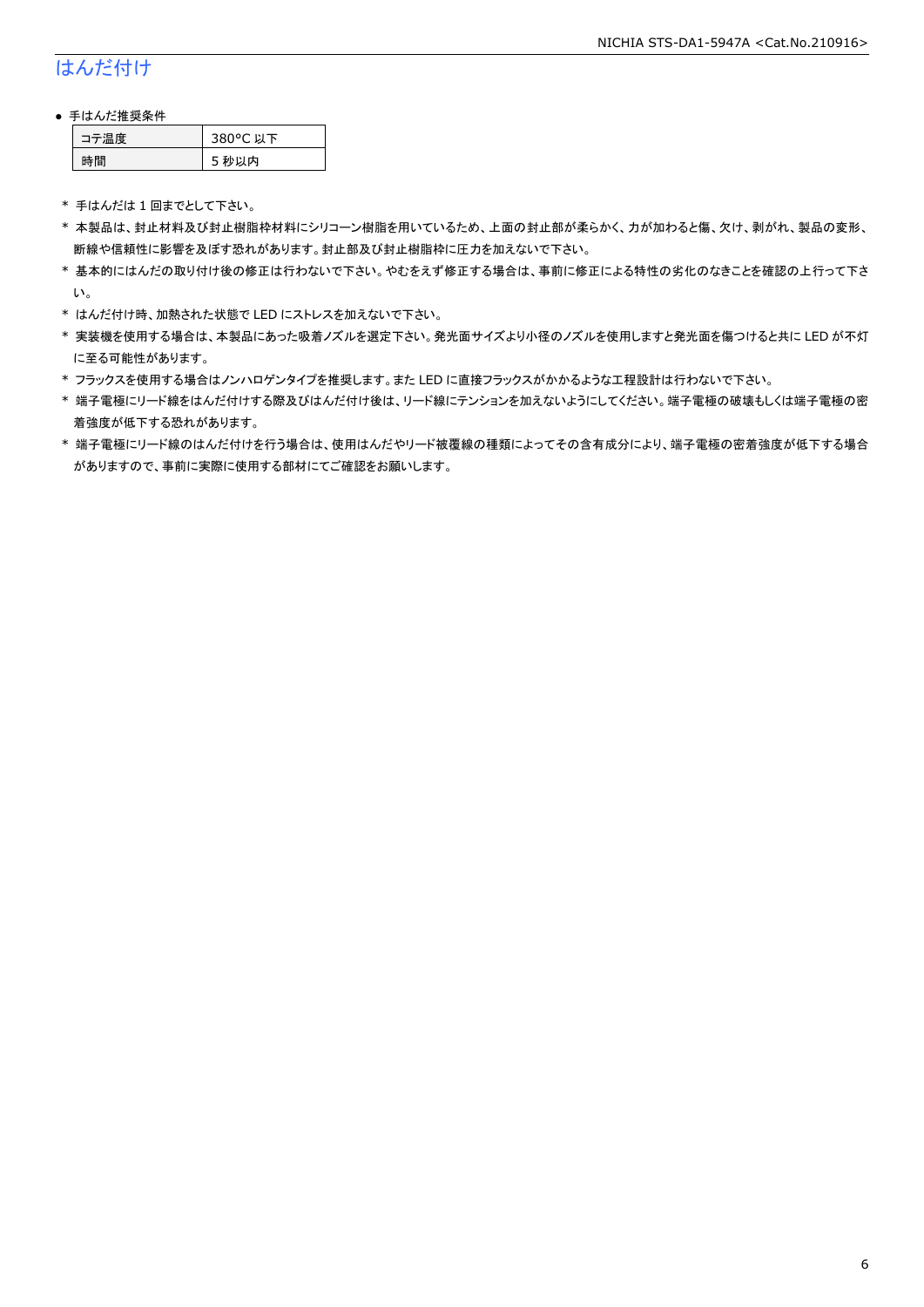## 梱包用トレイ

\* 数量は1トレイにつき 54個入りです。<br>Tray Size: 54pcs Tray Size: 54pcs 管理番号 No. STS-DA7-14392

All dimensions shown are for reference only and are not guaranteed. \* 寸法は参考です。

NxxxL024x

(単位 Unit: mm)



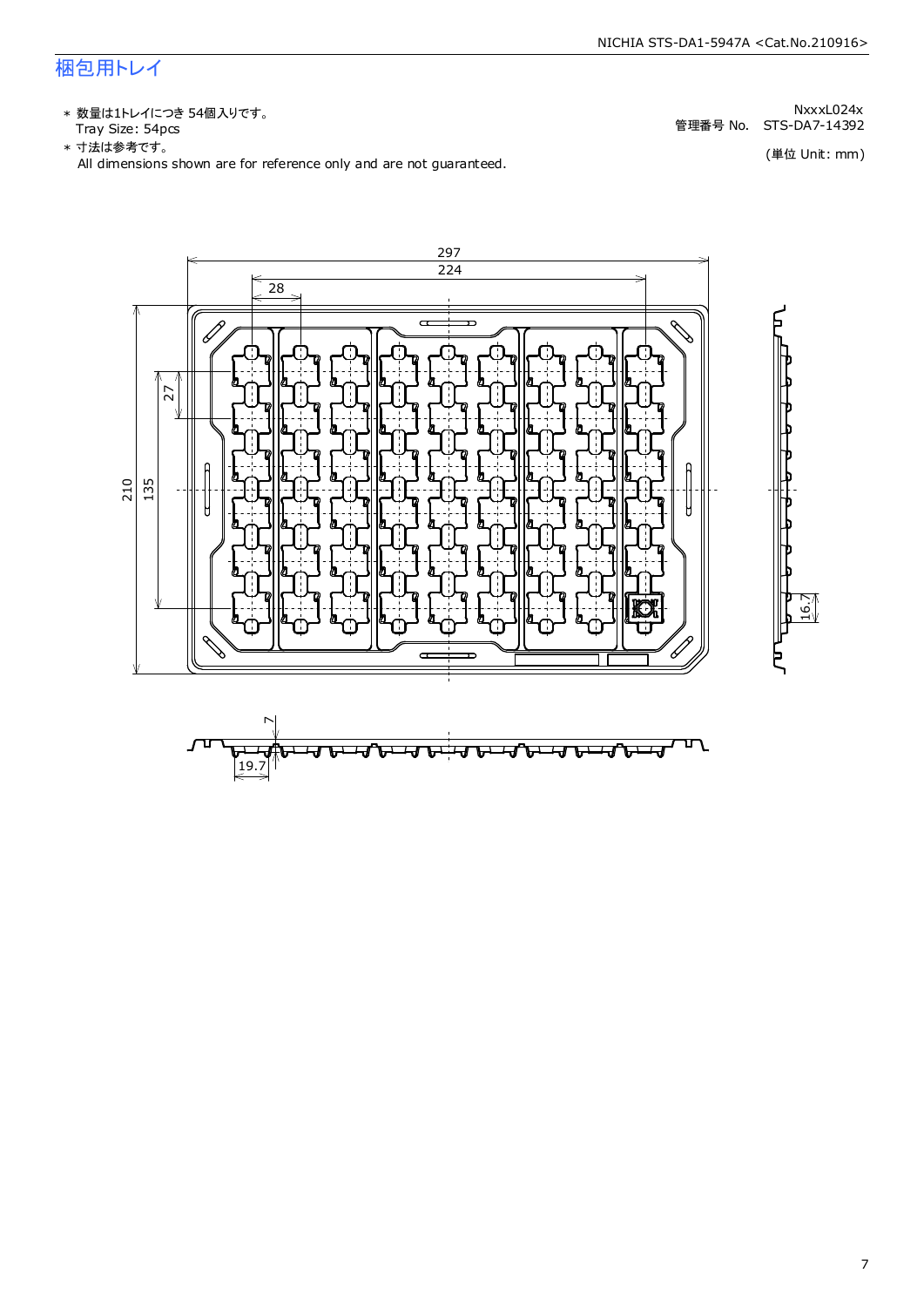### 梱包仕様

Trays are shipped with desiccants in heat-sealed moisture-proof bags. - hays are smpped man aesteams in heat sealed moletare pro<br>シリカゲルとともにトレイをアルミ防湿袋に入れ、熱シールにより封をします。



No. STS-DA7-5106D Part No. Nxxxxxxx

| Label ラベル                                                    |
|--------------------------------------------------------------|
| <b>MNICHIA</b>                                               |
| <b>Nus</b> XXXX LED<br>PART NO.: Nxxxxxxx                    |
| *******<br>LOT:<br>YMxxxx-RRR                                |
| OTY.:<br>PCS<br><b>RoHS</b>                                  |
| NICHIA CORPORATION 491 OKA, KAMINAKA, ANAN, TOKUSHIMA, JAPAN |

Moisture-proof bags are packed in cardboard boxes with corrugated partitions. アルミ防湿袋を並べて入れ、ダンボールで仕切ります。





\*

- If not provided, it will not be indicated on the label. \*\*\*\*\*\*\* is the customer part number. 客先型名が設定されていない場合は空白です。 客先型名を\*\*\*\*\*\*\*で示します。
- ロット表記方法についてはロット番号の項を<br>参照して下さい。 For details, see "LOT NUMBERING CODE" in this document. \*
- \* Products shipped on trays are packed in a moisture-proof bag. They are shipped in cardboard boxes to protect them from external forces during transportation. 本製品はトレイに入れたのち、輸送の衝撃から保護するためダンボールで梱包します。
- Do not drop or expose the box to external forces as it may damage the products. 取り扱いに際して、落下させたり、強い衝撃を与えたりしますと、製品を損傷させる原因になりますので注意して下さい。 \*
- Do not expose to water. The box is not water-resistant. \*
- ダンボールには防水加工がされておりませんので、梱包箱が水に濡れないよう注意して下さい。 Using the original package material or equivalent in transit is recommended. \*
- 輸送、運搬に際して弊社よりの梱包状態あるいは同等の梱包を行って下さい。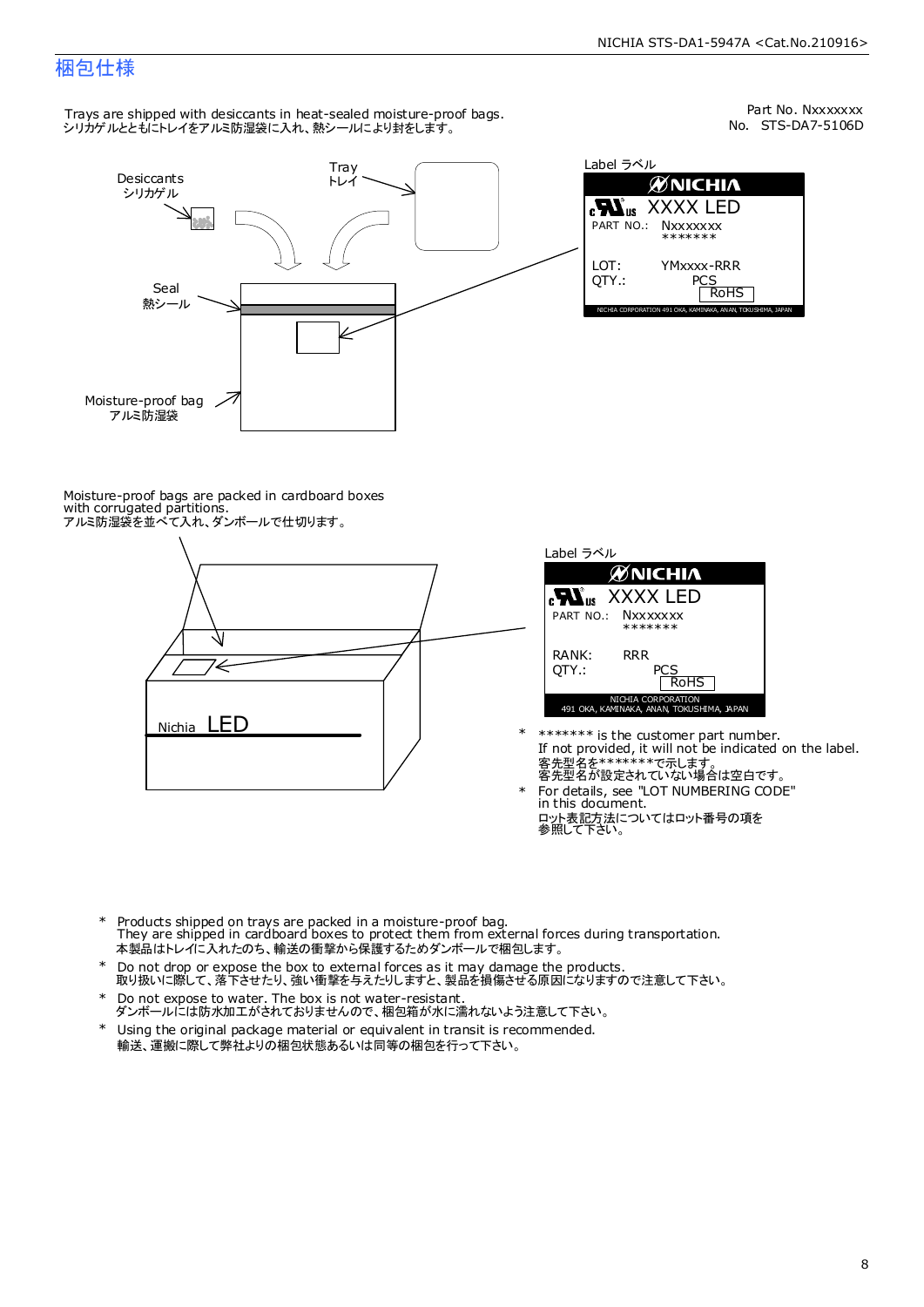## ロット番号

ロット番号は以下のように英数字で表記します。

- YMxxxx RRR
- Y 製造年

| 年    |   |
|------|---|
| 2020 | Κ |
| 2021 |   |
| 2022 | м |
| 2023 | Ν |
| 2024 | 0 |
| 2025 | P |

#### M - 製造月

| 月 | м | 月  | м |
|---|---|----|---|
|   |   |    |   |
|   |   | 8  | я |
|   |   | q  | q |
|   |   | 10 | А |
| 5 | 5 | 11 | Р |
| 6 | a | 12 |   |

xxxx-当社管理番号

RRR-色度ランク、光束ランク、演色性ランク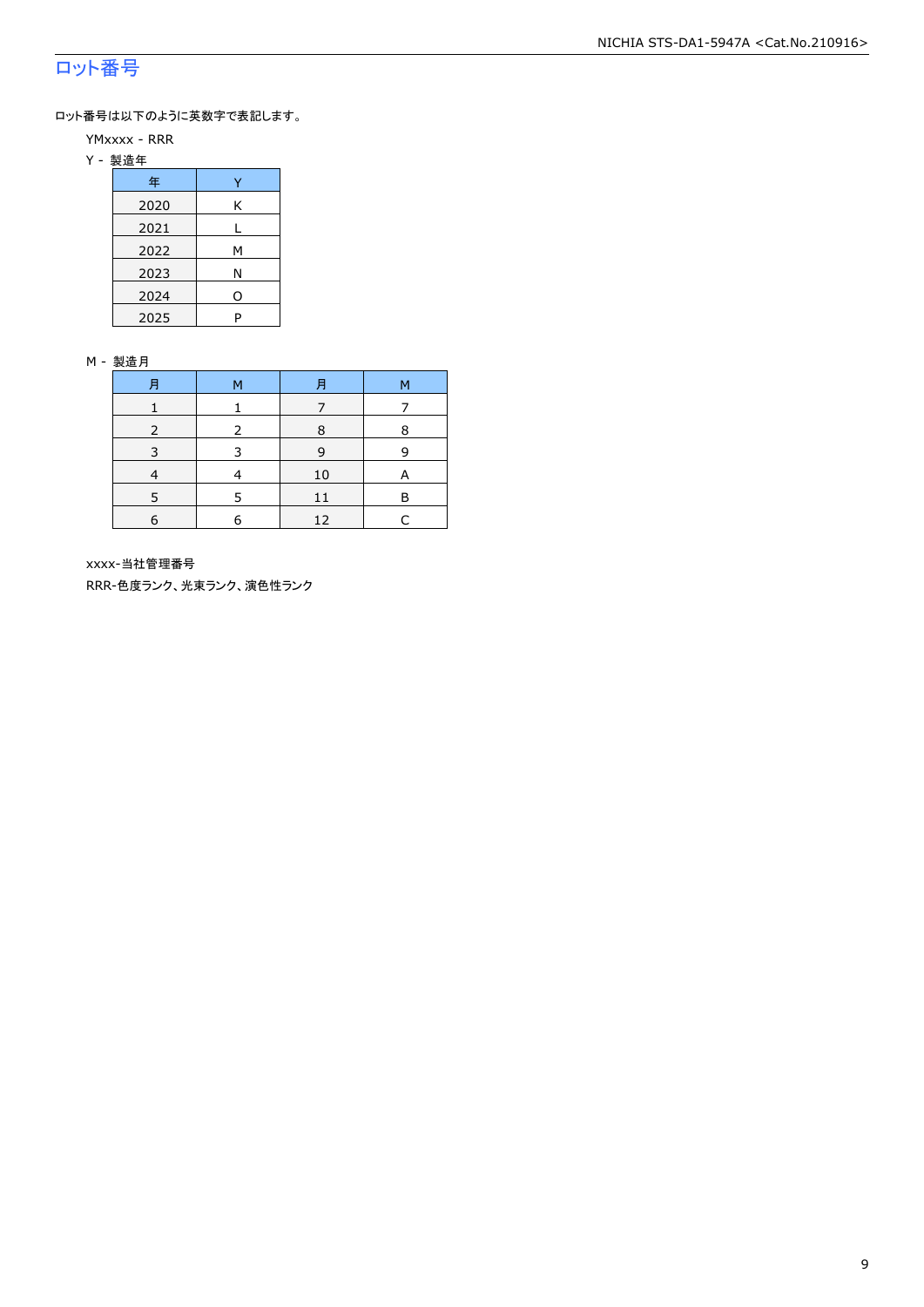# ディレーティング特性

Part No. NJCWL024Z-V1MT No. STS-DA7-14393C



**Duty Ratio vs Allowable Forward Current,**

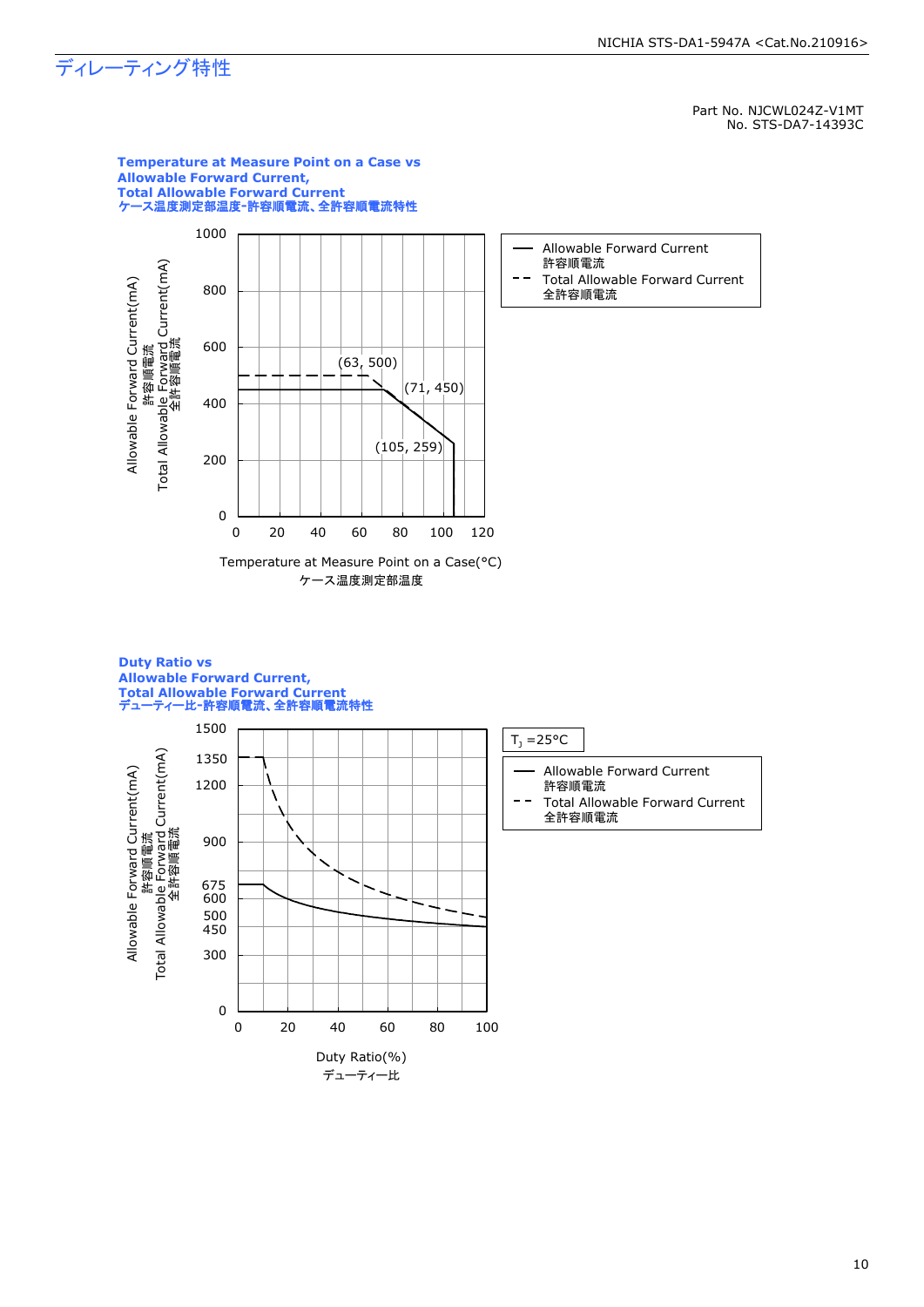### 光学特性

\* All characteristics shown are for reference only and are not guaranteed. 本特性は参考です。

#### Part No. NJCWL024Z-V1MT No. STS-DA7-16080

\* The following graphs show the characteristics measured in pulse mode. パルス駆動により測定しています。

 $T_1$  =25°C





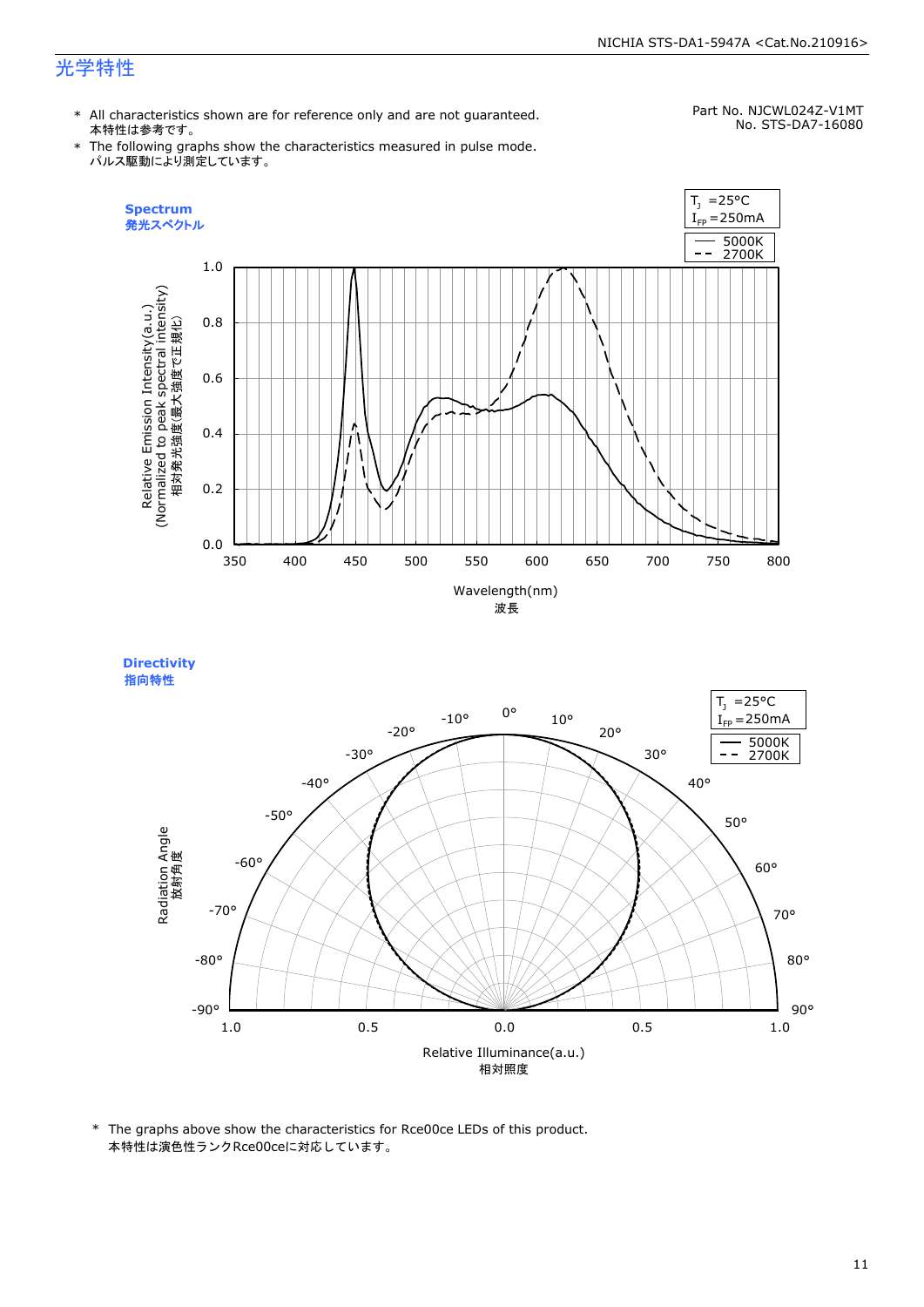### 電流温度特性

\* All characteristics shown are for reference only and are not guaranteed. 本特性は参考です。

Part No. NJCWL024Z-V1MT No. STS-DA7-16081

\* The following graphs show the characteristics measured in pulse mode. パルス駆動により測定しています。

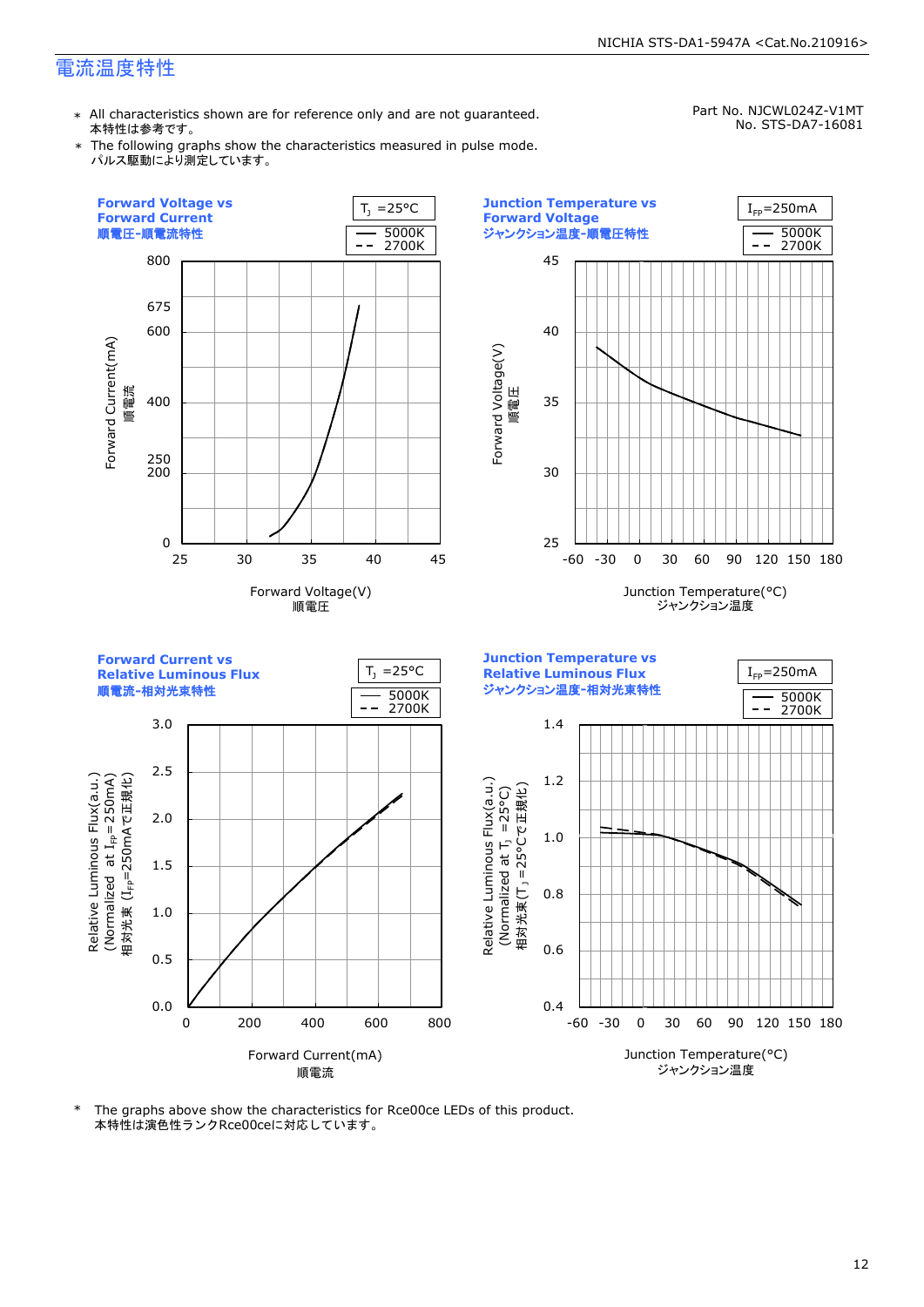### 電流温度特性

- \* All characteristics shown are for reference only and are not guaranteed. 本特性は参考です。
- \* Ine following graphs show th<br>、パルス駆動により測定しています。 The following graphs show the characteristics measured in pulse mode.

Part No. NJCWL024Z-V1MT No. STS-DA7-16082



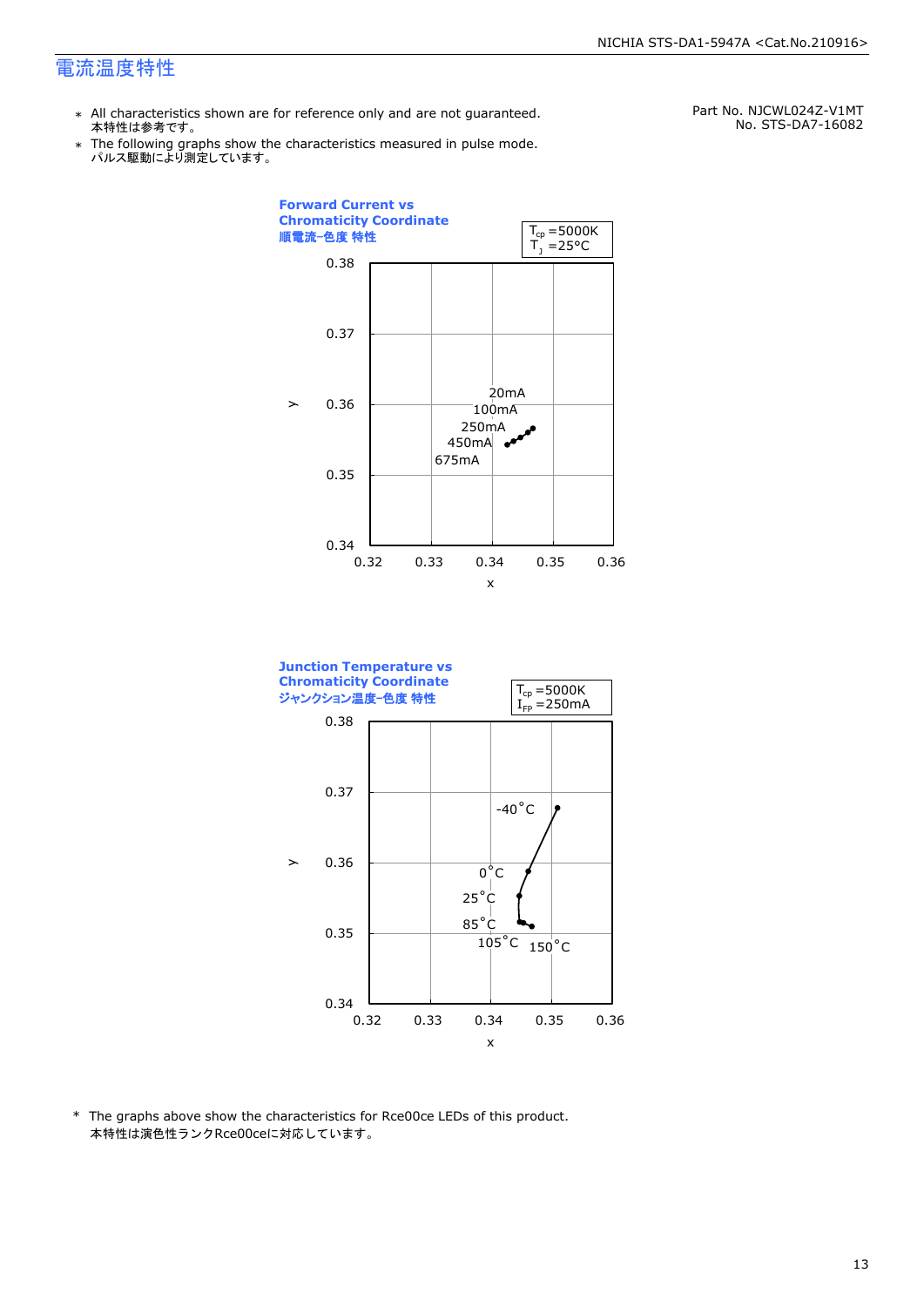### 電流温度特性

\* All characteristics shown are for reference only and are not guaranteed. 本特性は参考です。

Part No. NJCWL024Z-V1MT No. STS-DA7-16083

\* Ine following graphs show th<br>、パルス駆動により測定しています。 The following graphs show the characteristics measured in pulse mode.



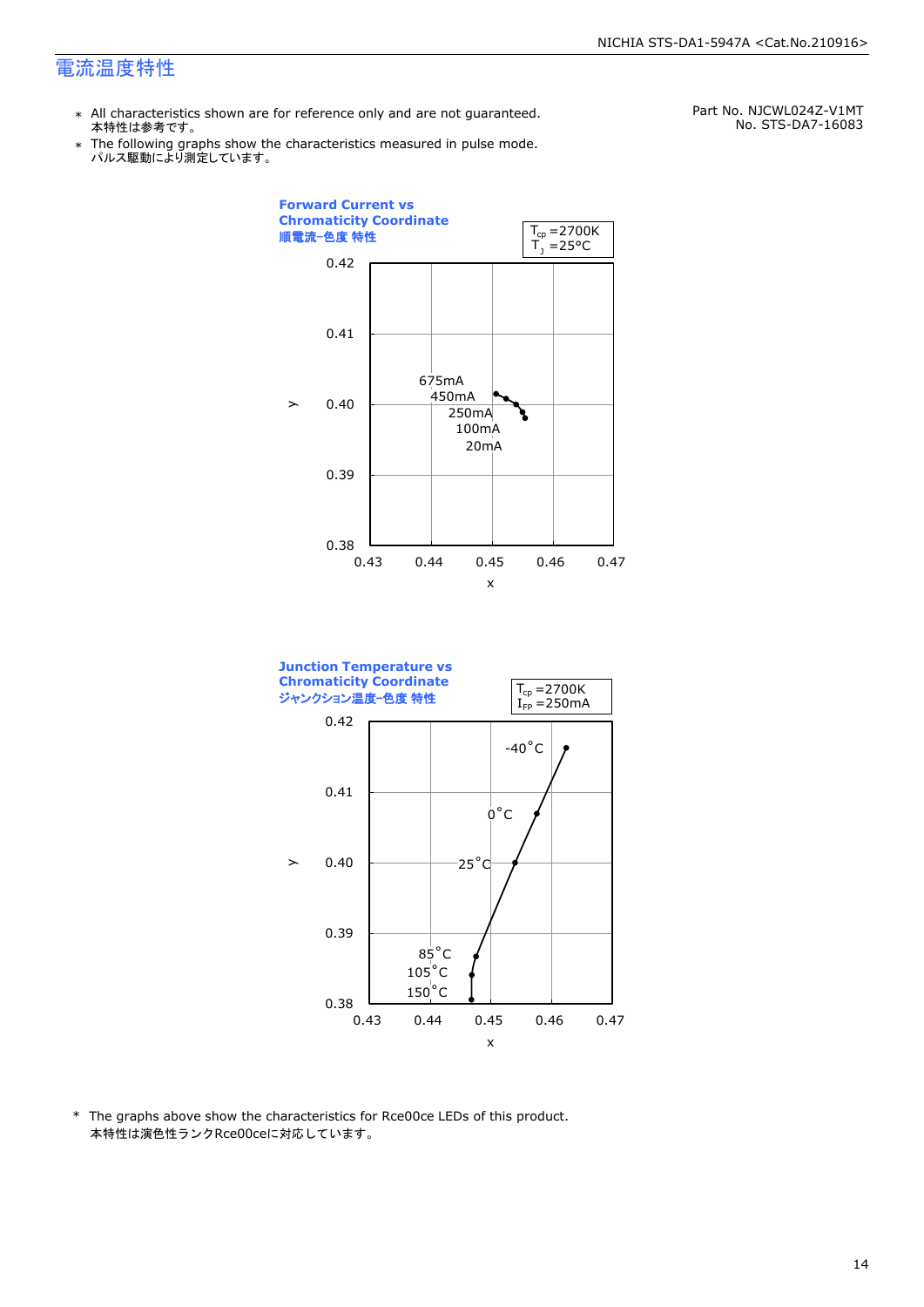# 信頼性

### (1) 試験項目と試験結果

| 試験項目    | 参照規格                            | 試験条件                                                                       |                                                            | 試験時間     | 故障判定<br>基準 No. | 故障数/試験数 |
|---------|---------------------------------|----------------------------------------------------------------------------|------------------------------------------------------------|----------|----------------|---------|
| 熱衝撃(気相) |                                 |                                                                            | -40°C(15 分)~100°C(15 分)                                    | 100 サイクル | #1             | 0/10    |
| 高温保存    | <b>JEITA ED-4701</b><br>200 201 | $T_A = 100$ °C                                                             |                                                            | 1000 時間  | #1             | 0/10    |
| 高温高湿保存  | <b>JEITA ED-4701</b><br>100 103 | $T_A = 60^{\circ}$ C, RH = 90%                                             |                                                            | 1000 時間  | #1             | 0/10    |
| 低温保存    | <b>JEITA ED-4701</b><br>200 202 | $T_A = -40$ °C                                                             |                                                            | 1000 時間  | #1             | 0/10    |
|         |                                 |                                                                            | 5000K: I <sub>F</sub> =450mA<br>2700K: I <sub>F</sub> =0mA | 1000 時間  | #1             | 0/10    |
| 高温連続動作  |                                 | $T_c = 71^{\circ}C$<br>5000K: $I_F = 0$ mA<br>2700K: I <sub>F</sub> =450mA |                                                            | 1000 時間  | #1             | 0/10    |
| 静電破壊    | <b>JEITA ED-4701</b><br>300 304 | HBM, 2kV, 1.5kΩ, 100pF, 順逆 3 回                                             |                                                            |          | #1             | 0/10    |

注記:

測定は LED が常温に戻ってから行います。

### (2) 故障判定基準

| 基準 No. | 項目                    | 条件            | 判定基準     |
|--------|-----------------------|---------------|----------|
|        | 順電圧(VF)               | $I_F = 250mA$ | ·初期値×1.1 |
| #1     | 光束(<br>$\phi_{\rm v}$ | $I_F = 250mA$ | <初期値×0.7 |

\* 順電圧、光束は 1 回路当たりの値を示します。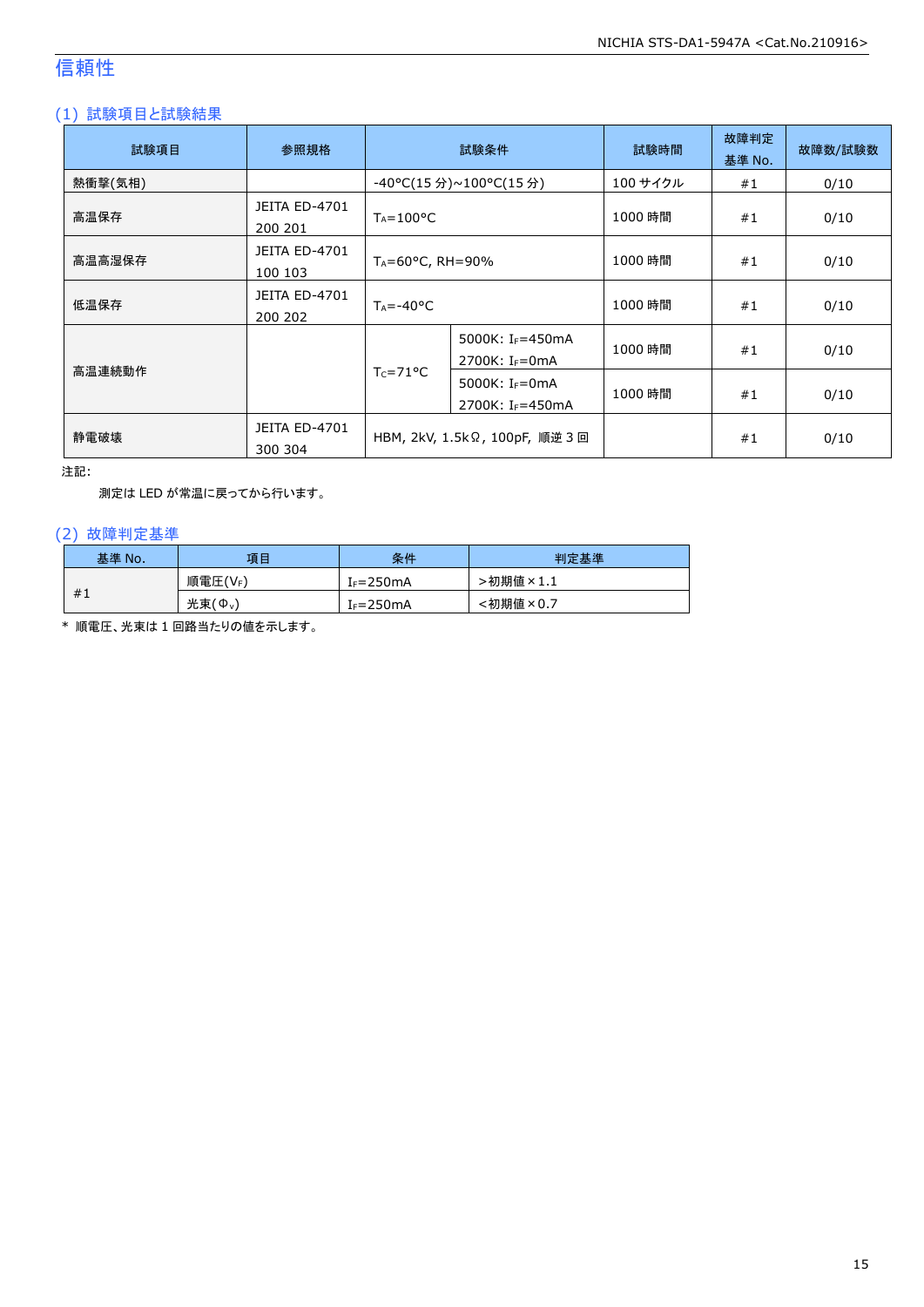### 注意事項

### (1) 保管

| 条件 |           | 温度      | 湿度       | 期間        |
|----|-----------|---------|----------|-----------|
|    | アルミ防湿袋開封前 | 30°C 以下 | 90%RH 以下 | 納入日より1年以内 |
| 保管 | アルミ防湿袋開封後 | 30°C 以下 | 70%RH 以下 | 168 時間以内  |

- アルミ防湿袋を開封後は上記の条件を越えないようにはんだ付けを完了下さい。万一未使用の LED が残った場合は、シリカゲル入り密閉容器等で保管 下さい。なお当社防湿袋に戻し、再封印することを推奨します。
- 電極部分は、金メッキが施されております。腐食性ガス等を含む雰囲気にさらされますと、メッキ表面が変質し、問題が生じる事があります。保管時は密閉 容器等で保管して下さい。なお当社防湿袋に戻し、再封印することを推奨します。
- 実機に使用する部材(パッキン、接着剤など)については、メッキ表面への影響を考慮して、硫黄成分を含有しているものの使用を避けて下さい。メッキの 表面異常は、導通・接続不良に繋がる可能性があります。また、パッキンを使用する場合は、シリコーンゴム材質のものを推奨します。その際、低分子量 のシロキサンによる機器の接点不良に注意して下さい。
- 急激な温度変化のある場所では、結露が起こりますので温度変化の少ない場所に保管して下さい。
- 埃の多い環境での保管は避けて下さい。
- 直射日光や室温を超えるような環境に長期間さらさないで下さい。

### (2) 使用方法

● 1 回路毎に定電流駆動することを推奨致します。 また定電圧駆動する場合は、(A)の回路は実装しているダイスの順電圧の影響により、ダイスに流れる 電流がばらつく可能性がありますので、(B)の回路を推奨致します。



- 本製品は、順方向電流駆動でご使用下さい。また、非点灯時には順逆とも電圧がかからないように配慮下さい。特に逆電圧が連続的に加わる状態は、マ イグレーションを発生させる可能性があり、素子にダメージを与える場合がありますので避けて下さい。長時間使用しない場合は、安全のために必ず主電 源スイッチを切って下さい。
- 電流により色度が変化するため、調光する場合はパルス駆動によるデューティ制御を推奨します。
- 本製品は LED の諸特性が安定する定格電流の 10%以上でご使用されることを推奨します。
- 雷サージなどの過電圧が LED に加わらないようにして下さい。
- 屋外で使用される場合は、十分な防水対策、湿度対策、塩害対策を施してご使用下さい。

#### (3) 取り扱い上の注意

- 素手で本製品を取り扱わないで下さい。表面が汚れ、光学特性に影響を及ぼすことがあります。また場合によっては、製品の変形や断線が起こり、不灯 の原因になることがあります。
- ピンセットで本製品を取り扱う場合は、製品へ過度な圧力を掛けないようにして下さい。樹脂部の傷、欠け、剥がれ、製品の変形や断線が起こり、不灯の 原因となります。
- 本製品を落下させてしまった場合には、製品の変形などが発生することがありますのでご注意下さい。
- 本製品は積み重ねしないで下さい。製品を重ねると樹脂部に衝撃を与え、樹脂部の傷、欠け、剥がれ、変形・断線、LED 剥がれが発生し、不灯の原因に なります。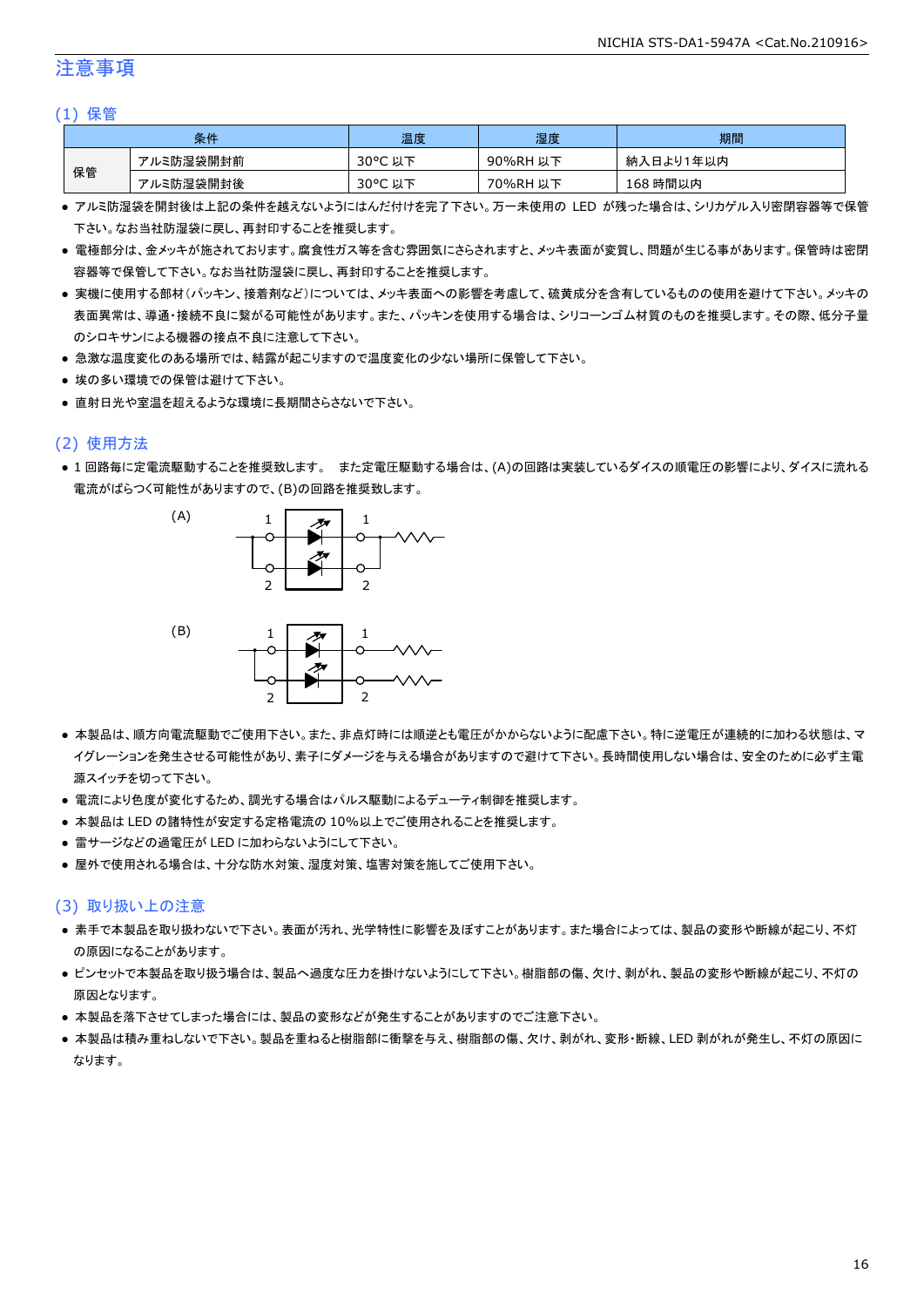### (4) 設計上の注意

- LED 周辺で使用する部材(筐体、パッキン、接着剤、2 次レンズ、レンズカバー、グリスなど)から放出された揮発性有機化合物は、LED の発光面を透過す る可能性があります。特に密閉に近い状態では、これらの揮発性有機化合物が熱や光子エネルギーにさらされると変色が起こり LED の光出力が大幅に 低下したり、色ずれが発生する可能性があります。また、空気の循環をよくすることで、光出力の低下や色ズレが改善されることがあります。予め実機点灯 試験による光学評価で異常なきことの確認をお願いします。
- LED の色度、演色性等の各種特性は実機の状態、実装、使用条件や経時により変化します。実使用上での特性等の変化につきましては、検証および確 認のうえ、ご使用いただきますようお願いします。
- 本製品は、カが加わるとセラミックス基板の割れが発生する恐れがあります。本製品を筐体に固定する場合、専用ホルダを用いることを推奨します。
- 製品と筐体間の接続には放熱グリスを用いることを推奨します。製品・筐体のみの固定では、放熱性が低下することがあります。また放熱シートを用いた 場合、熱抵抗値は顕著に大きくなる可能性があります。

#### **COB** の取り扱い、密着、放熱などの一連のアプリケーションノートは弊社ホームページ「**LED** テクニカルデータ」をご確認ください。

#### (5) 静電気に対する取り扱い

● 本製品は静電気やサージ電圧に敏感で、素子の損傷や信頼性低下を起こすことがあります。取り扱いに際しては、以下の例を参考に静電気対策を十分 行って下さい。

リストストラップ、導電性衣類、導電靴、導電性床材等による電荷の除去

作業区域内の装置、治具等の接地による電荷の除去

導電性材料による作業台、保管棚等の設置

- 使用機器(はんだコテなど)、治具、装置類や作業区域内は適切に接地をして下さい。また、実装される機器等についてもサージ対策の実施を推奨しま す。
- 治具、装置類にガラスやプラスチックなどの絶縁体を使用される場合は以下の例を参考に対策を十分行って下さい。

 導電性材料による導電化 加湿による帯電防止 除電器(イオナイザ)による電荷の中和

#### (6) 熱の発生

● 本製品をご使用の際は、効率的に素子の熱を下げる対策を施し、最大ジャンクション温度(T))を超えることがないよう配慮下さい。熱飽和時のジャンクショ ン温度(T<sub>J</sub>)を推定する方法として、次の式で算出することが可能です。

TJ=TC+RθJC・W

- \*TJ=ジャンクション温度: °C
- T<sub>C</sub>=ケース温度: °C

ReJC=ダイスから Tc 測定ポイントまでの熱抵抗: °C/W W=回路 1 の投入電力(IF×VF)+回路 2 の投入電力(IF×VF): W



 $T<sub>C</sub>$  Measurement Point

● 密着させる材料や筐体の材料特性および表面状態により Reicが変化することがあります。以下の内容についてもご注意頂けますようお願い致します。 本製品を搭載する筐体もしくはヒートシンクの間は熱抵抗の低い放熱材で密着させて下さい。

本製品を搭載するヒートシンクの面は穴や凹凸がなく、平たんにして密着させて下さい。

ホルダーや放熱材を使用する場合は、放熱が維持できる状態として下さい。

 熱による経年劣化、つまり寸法変化または特性劣化が発生すると、保持状態が変化し放熱悪化による製品破損の原因となりますので、信頼性についても 十分に御確認をお願い致します。

- 表面温度測定器(サーモグラフィ)等による非接触による温度測定も有効ですので、放熱設計の際の御参考として下さい。
- **COB** の取り扱い、密着、放熱などの一連のアプリケーションノートは弊社ホームページ「**LED** テクニカルデータ」をご確認ください。